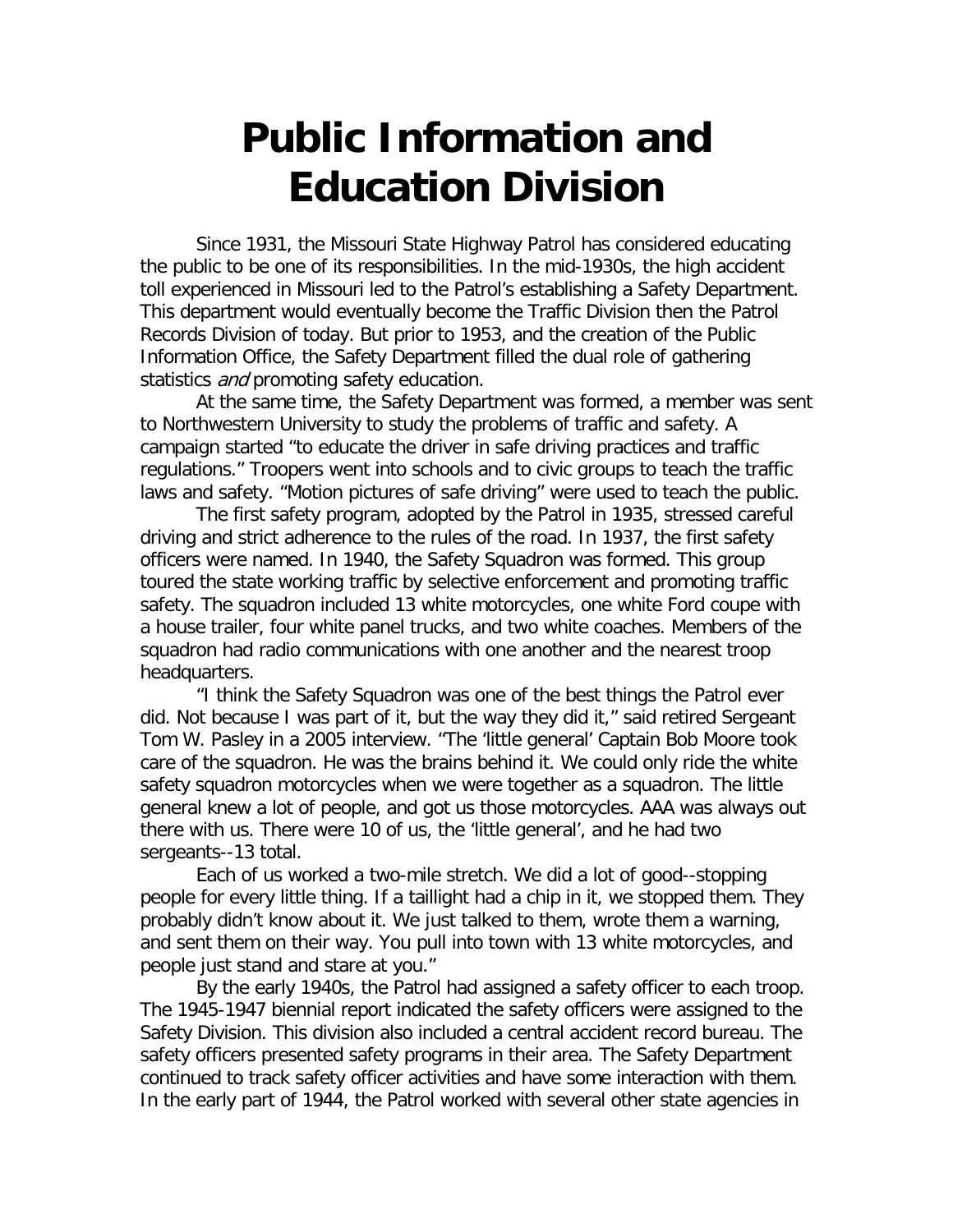sponsoring the first high school driver education program in Missouri. Safety officers continued working closely with area schools. According to a 1966 annual report, safety officers helped inspect 6,000 school buses. That year, they also conducted 90 driver improvement schools for Missouri drivers.

But, it wasn't until 1953 that the Patrol created a Public Information Department within the Division of Safety and Administration. While the Safety Department retained the responsibility of the safety officers, this new department was given the responsibility of creating and distributing educational materials. The Public Information department was tasked with compiling the annual report and other reports required as to the activities of the Patrol.

The Public Information Department would be known by several names throughout the Patrol's history. In the late 1950s, it would be the Public Information Office. In the 1960s, this office was referred to as the Public Information and Education Section. For most of the 1970s, it was called the Public Information Section. But, in 1979, the title Safety Education and Information Division was adopted. 1983 and 1984 found this area known as the Public Information Division. For about three years in the late 1980s, this function was combined with research and known as the Research and Information Division. The division would be split into two functions in 1989, with the Safety and Information Division focusing on educating the public, specific reports, and the safety officer duties. The division's last name change occurred in 1991, when it adopted the name it carries today--Public Information and Education Division.

The safety officers were part of the Safety Division (Traffic Division the Patrol Records Division of today) from 1946 through 1978. In 1979, the safety officers were reassigned to the Safety Education and Information Division. The change from one division to the other took place again in 1981, when the safety officers were reassigned to the Traffic Division. This would change for the last time in 1989, when they were assigned to the Research and Information Division. When that division was split into two separate functions--the Research Division and the Public Information and Education Division--the safety officers became public information and education officers and assigned to PIED. In 1972, the Public Information Office moved to its current location.

In 1976, a Photographic Unit was established in the Traffic Division. According to a 1978 annual report, this unit was very busy. The unit printed 19,400 photographs that year. This unit would be placed under the Crime Laboratory, then the Budget and Procurement Division, before being permanently assigned to the Public Information and Education Division in 2004. According to 2006 statistics, the photo laboratory printed 34,241 pictures from film, and printed 34,223 digital pictures.

The responsibilities of the Public Information and Education Division (PIED) have been education and creating necessary reports since it was formed. Over the years, as a staff artist was hired (1967) and technology advanced, more duties were assigned to this division.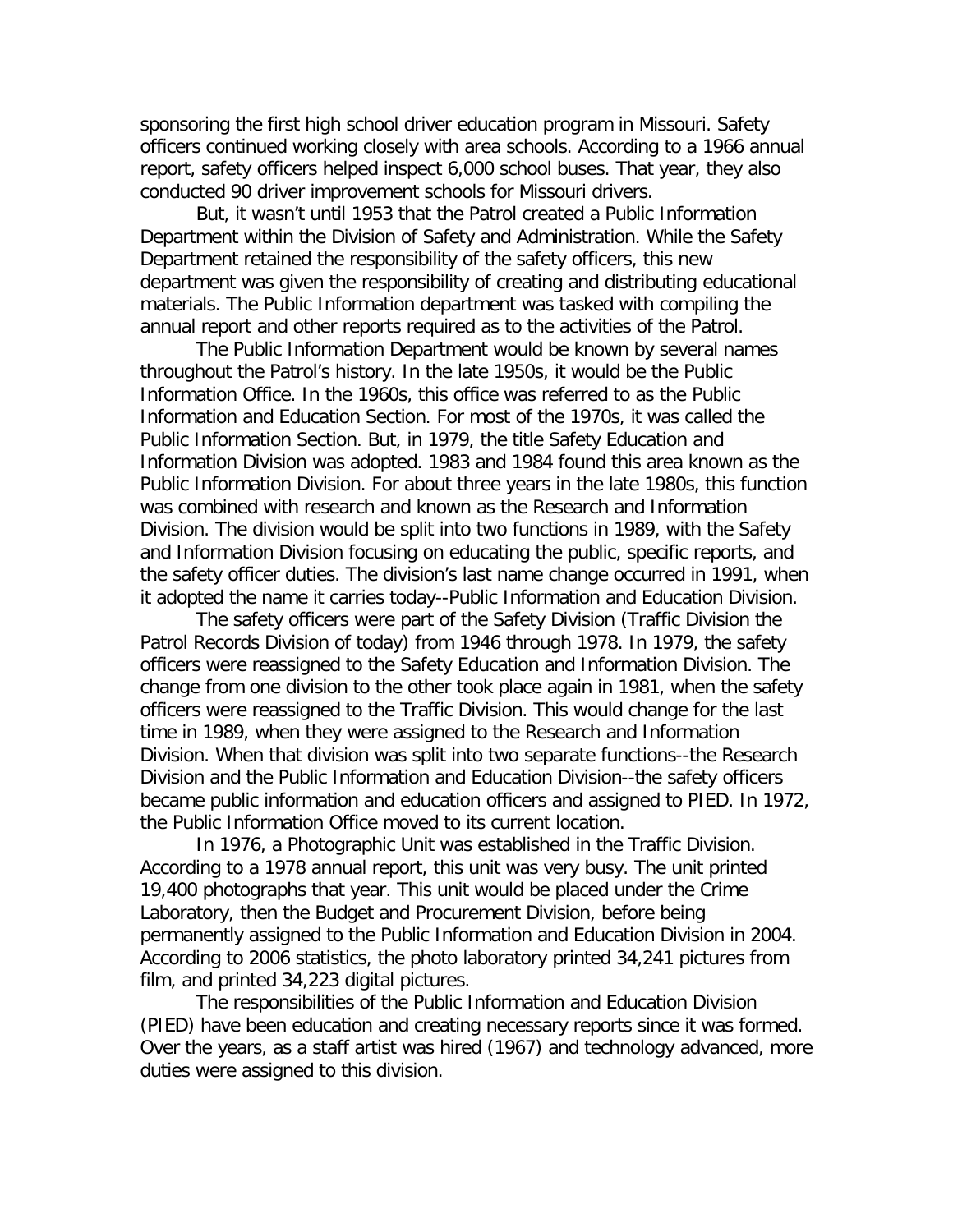#### **Media**

As early as a 1959-1960 Missouri Manual, the "dissemination of releases and articles concerning traffic safety and activities of the Patrol through the media ..." was expected. The division also prepared safety pamphlets, folders, books, and other material in the promotion of traffic safety. The same manual indicated "articles consisting of more than 130,000 words yearly are prepared ..."

News releases and public service announcements are still a vital role of PIED. For a number of years, until 1999, these were sent to print media, radio, and television stations throughout Missouri via The Link, a wire service in Iowa Falls, IA; News Net, a wire service linked through MULES; U.S. mail; or fax machine. In 1999, the Patrol formed a partnership with Learfield Communications and began posting all news releases on Learfield's web site, while continuing to use The Link, MULES, and U.S. postal service. In 2000, the Patrol discontinued use of The Link and U.S. mail. The public information specialist sent postcards to every media outlet in the state requesting e-mail addresses, and mailing groups were created in Lotus Notes. Thus, e-mail and posting news releases on the Learfield Communications' web site became the distribution method. In February 2007, the Patrol moved its news releases to its own home page. The practice of emailing news releases evolved and media outlets now receive an email containing a link to the news release on the Patrol's website. Media outlets can also access the news releases directly via the Internet.

Members of the Public Information and Education Division assisted with "Click It 4 Life!" seat belt PSAs including Troop C officers and Cardinals baseball players in 2012. Cardinals players Matt Carpenter, Jon Jay, Joe Kelly, Shelby Miller, and Jason Motte stood alongside Sgt. Amy E. Reynolds, Tpr. Juston R. Wheetley, Tpr. Derek A. Mason, and Sgt. Nothum, all Troop C. The PSAs have been posted on the Patrol's Web site. They can be accessed by clicking on the video library link on the home page.

In 2010, the division helped create an NCAA Southeastern Conference PSA with states attending the annual USEOW (for more information, see that section). Colonel Ron Replogle spoke about the importance of seat belt use for a PSA in 2012. The video was recorded to bring attention to a rise in fatalities. It was a call to drivers to pay attention, obey traffic laws, and wear their seat belt.

The Missouri State Highway Patrol became actively involved in social media in 2016. The agency welcomed 6.5K followers on Twitter and 55K likes on Facebook that year. The most popular tweet showed a dash cam view of the dangers of driving too fast in inclement weather. On Facebook, a picture of the Patrol's K-9 teams ranked number one. The agency has 13 Twitter accounts enabling it to reach specific geographical areas as well as the entire state. The Patrol also launched its mobile application in 2016. This allows smartphone and tablet users quick access to the Patrol's emergency lines, locations, and web pages.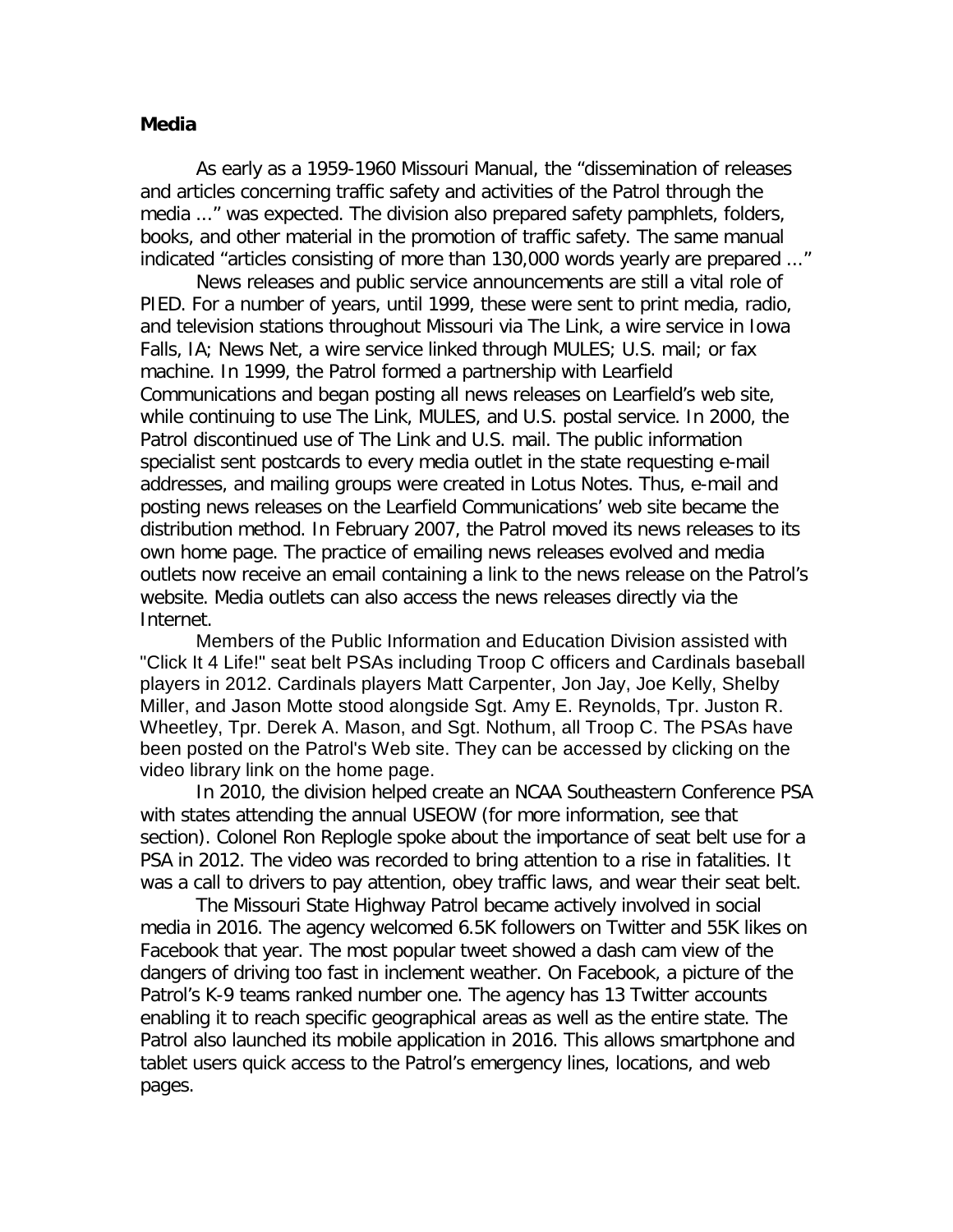PIED added Facebook live to its arsenal to broadcast news conferences, recruit graduations, and awards presentations in 2017. The first time a Patrol event was broadcast via Facebook live was March 14, 2017, when Colonel Sandra K. Karsten was sworn into office.

The agency launched a YouTube Channel November 9, 2020 as part of the Patrol's Accountability Project (see page 18). The agency commissioned a state-of-the-art video "This is your Missouri State Highway Patrol" to launch the channel, which would promote the agency's activities, services, history, safety messages, and career opportunities on this channel.

In 2016, Several Cardinals baseball players joined Corporal Juston R. Wheetley, Sergeant Al P. Nothum, and Trooper Barbara A. Collins in creating public service announcements about driving and seat belt safety.

In 2018, St. Louis Blues hockey players joined Cpl. Juston R. Wheetley and Trooper Dallas Thompson, both Troop C, to create public service announcements covering several traffic safety themed topics.

A new Twitter account (@MSHPOutreach) was added in 2018. The agency's Valentine's post reached an estimated 5,008,501 people, and was shared 62,066 times, and accumulated 10,610 reactions by the end of the year. The post showed a patrol car in the foreground with traffic driving past on a nearby highway with the words, "Making hearts skip a beat since 1931." The agency released a special video during the holidays where the lights of four vehicles kept time with music before displaying a message to drive safely, obey traffic laws, drive sober, and buckle up. The Christmas video reached an estimated 866,636 people, was shared 8,798 times, and acquired 5,038 reactions by the end of 2018.

In 2019, the agency released a special Christmas Facebook post with its own version of the "12 Days of Christmas." The Christmas video was viewed over 61,000 times, reached an estimated 167,566 people, was shared 1,094 times, and acquired 2,071 reactions. An Instagram account added another way for the Patrol to reach the public and media beginning in 2018.

Throughout its existence, PIED has helped coordinate news conferences on subjects important to the Patrol and the citizens of Missouri. Topics of these news conferences have included Operation Cashcrop (1986), Operation C.A.R.E. (numerous years), Buckle Up America (1998), Missouri legislation (numerous years), and federal legislation. At a 2006 news conference, Senator Jim Talent spoke about the passing of federal meth legislation, which was inspired by similar legislation passed in Missouri a year earlier. Other press conferences have addressed traffic fatalities and public safety, and included the governor, Department of Public Safety director, and Patrol's Command Staff.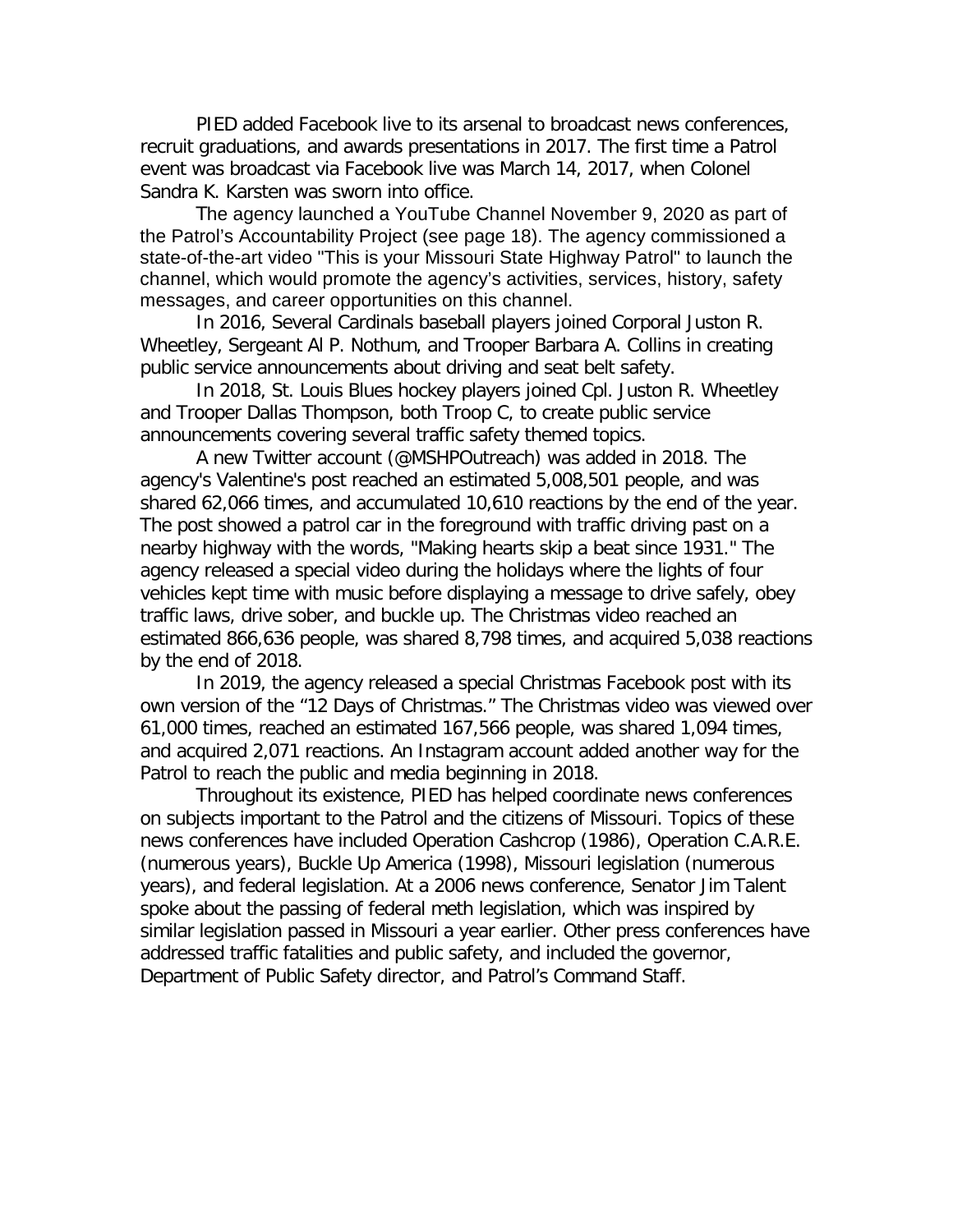### **Traffic Safety Initiatives**

In the late 1960s, the division began issuing "media cards." These press cards identified the bearer as a member of the media; they did not give security clearance. In 1971, 1,500 press cards were issued. The division issued 276 media cards in 2016. This practice was discontinued in 2017.

A "practice courtesy" campaign was launched in 1970. Five hundred billboards placed throughout the state urged drivers to practice courtesy. The Missouri Outdoor Advertising Association provided the billboards as a public service. In addition, special, informational materials were distributed to the media about this campaign.

Each year, from 1970 to 1973, a special color slide was created and disseminated to all Missouri television stations. The slide contained a traffic safety message and was presented to the public by television stations.

Some of the media campaigns created by the Public Information and Education Division through the years include:

"Everyone Has A Future In Safe Driving" (1971) "Safe Driving Begins With A Safe Vehicle" (1972) "Slow Down-- Save Gas" (1973) "Emergency Help CB Channel 9" (1975-76) "Drive 55 -- Why Not?" (1977)

In 1986, country singer Jeanne Pruitt recorded traffic safety messages. Six years later, in 1992, the Oak Ridge Boys appeared in Branson, Missouri, to promote the "Buckle Up Missouri" campaign. The Missouri Division of Highway Safety sponsored the country music group taking part in this event. The public service announcements were released statewide.

In 1979, a place mat was designed and produced. This colorful item displayed information on traffic safety and first aid. It was distributed to restaurants throughout the state.

Two special video projects were created in 1983. The first coincided with the current media campaign entitled "If You Drink And Drive In Missouri, We'll Show You Some New Bars." The second video was for use in the Safety Education Center. This video explained how our personnel use the Patrol's computer system to identify stolen cars and/or wanted criminals on the highways.

Three public service announcements were recorded onto video in 1984. Two announcements addressed child safety restraints and one dealt with the importance of wearing seat belts. These announcements were given to all Missouri television stations.

1-800-525-5555 (New emergency number, 1988) Project Help (Salvation Army assisting motorists, 1989) "Do you know your limit? We do!" (late 1980s)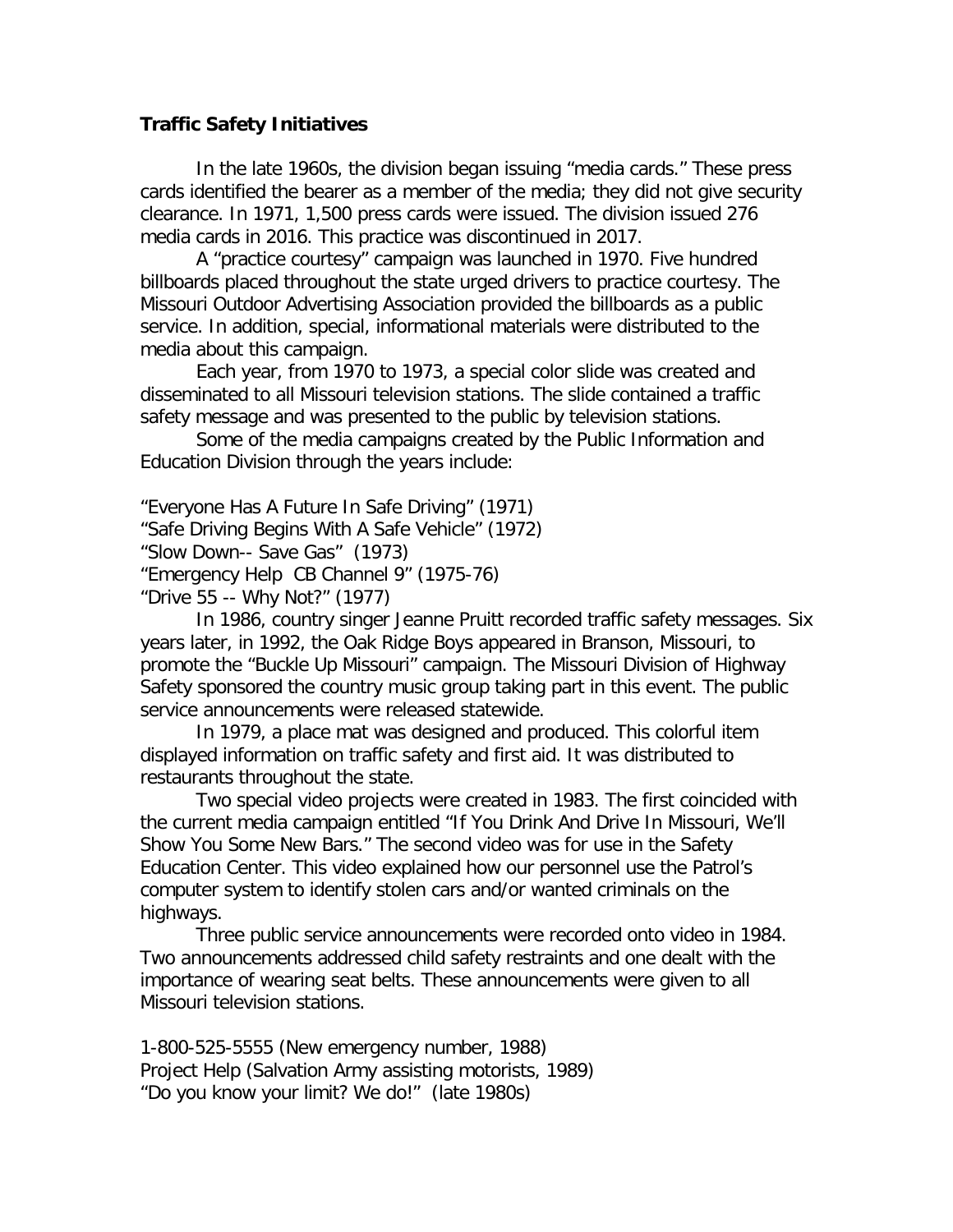"Buckle Your Bod!" (early 1990s)

"YOBU!" (You Otto Buckle Up! 1995)

"Fatal Choices" (with video, 1996)

Buckle Up! Life Jackets and Seat Belts Save Lives! (A joint effort of the U.S. Army Corps of Engineers, Missouri State Water Patrol, and Missouri State Highway Patrol in 1999.)

"Click It or Ticket" (beginning in 2003)

"Stop the Knock" (with video, 2001)

"It's My Life" (with video, 2005)

"Move Over"

"I'm Saving Lives. Help Wanted." (October 2007 through December 2008)

"How To Save A Life" (with video, 2008)

"Permanent" (with video, 2010)

"Click It For Life (2012)

"Gone Too Soon" (with video, 2013)

"Don't Violate The Trust" (with video, 2016)

In 2010, the division facilitated a partnership between the MSHP, Con-way Freight, and Roush/Fenway Racing for an anti-texting while driving safety campaign. A press conference in St. Louis announced campaign, which included placing a decal on the hood of the car driven by Racecar Driver Colin Braun. After the race in St. Louis, the car's hood was given to the Patrol and placed in the SEC.

The Missouri State Highway Patrol and the Missouri Department of Transportation hosted a **Distracted Driving Summit** on February 16-17, 2012, at the Capital Plaza Hotel, in Jefferson City, MO. Eighty-one people attended. As part of the summit, attendees divided into two groups—education and enforcement. Division members were part of the education group, which developed a PowerPoint presentation shared with all attendees. It is hoped the PowerPoint will aid in educating Missouri citizens about distracted driving.

# **Traffic Safety Videos**

"Fatal Choices" (1996) Stop the Knock" (2001) "It's My Life" (2005) "How To Save A Life" (2008) "Aggressive Driving" (Internet release, 2009) "Graduated Driver's License" (Internet release, 2009) "Run Off Road Recovery" (Internet release, 2010) "Instant of Choice" (Safety Education Center kiosk, 2010) "AMBER Alert System" (Missouri AMBER Alert web site, 2010) "Permanent" (2010) "My Last Text" "Gone Too Soon" (2013) "Don't Violate The Trust" (2016)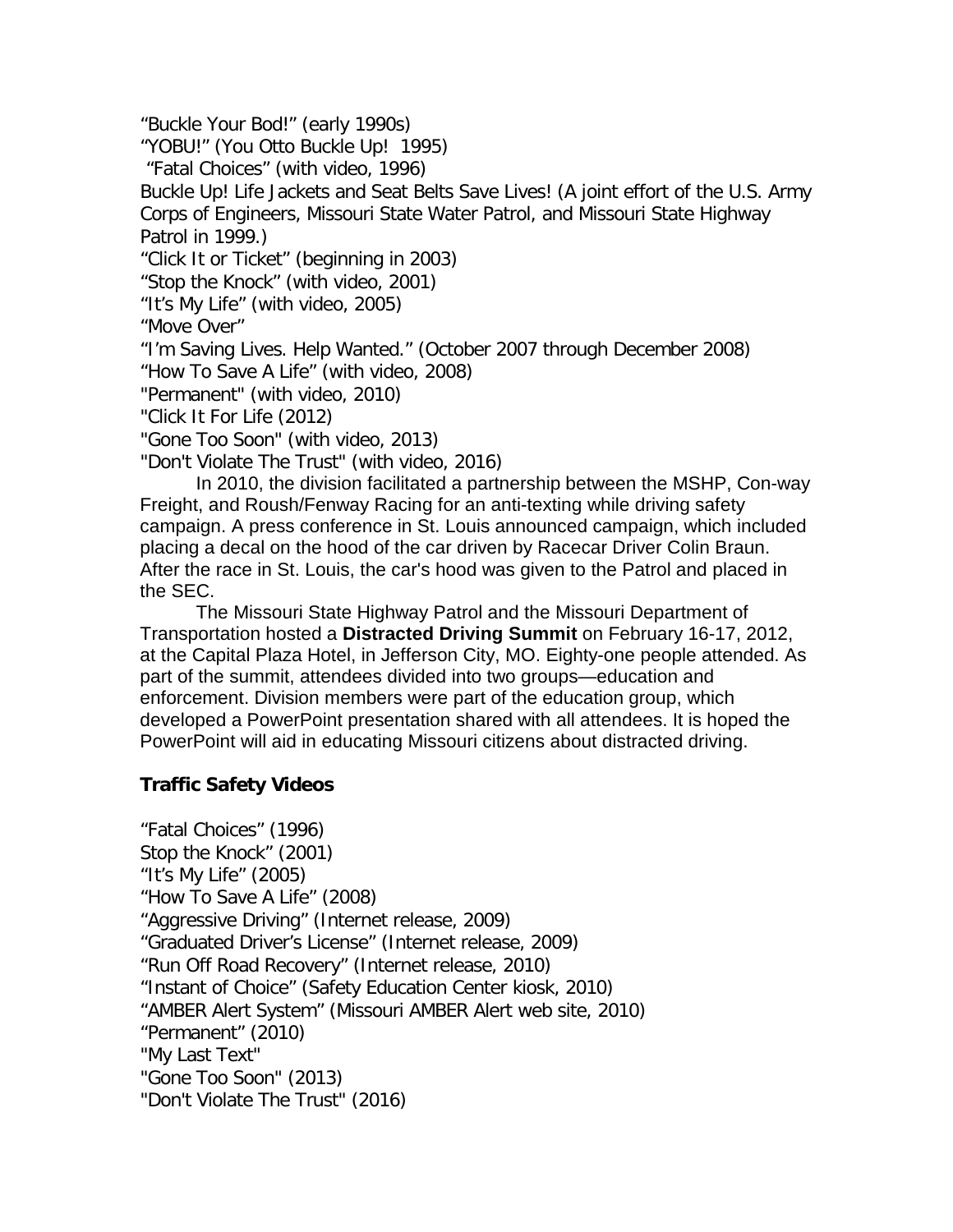"If I Could Just Go Back ..." (2019)

In 2009, the Public Information and Education Division and Training Division worked together to create a short video about aggressive driving. The video was made available on the Patrol's web site.

Also in 2009, the Public Information and Education Division worked with the Training Division and the Department of Revenue to create a video about Missouri's Graduated Driver License law. This video is aimed at teenagers and their parents. It is available for schools to use on their in-house cable systems, driver's education courses, and through the Internet via the Missouri State Highway Patrol [www.mshp.dps.mo.gov], Missouri Department of Revenue [www.dor.mo.gov], and Missouri Coalition for Roadway Safety [savemolives.com] web sites. In addition, the video may be viewed in the waiting room of Missouri's 20 busiest driver examination stations.

A 2010 video by PIED and the Training Division, **"Run Off Road Recovery"** explained what drivers should do if the wheels of their vehicle drop off the edge of the roadway. This video was released via the Internet, also. An **"Instant Of Choice"** video was added to a new kiosk display in the Patrol's Safety Education Center. This video is a powerful example of what can happen if a person chooses to drink and drive.

The **"AMBER Alert System"** video explains how the system works and its success. This video was an Internet release on Missouri AMBER Alert web site.

The Patrol released a traffic safety video, **"Permanent"** in May 2010. "Permanent" shows viewers the unchangeable results and effects of aggressive driving and traffic crashes. Also, in 2010, the Patrol assisted AT&T with the creation of a **"My Last Text"** video. This relatively new phenomenon of texting is taking a driver's attention away from the full-time job of driving.

In April 2013, the division released a new traffic safety program for teenage and adult drivers entitled, **"Gone Too Soon."** The 15-minute video, a collaboration of PIED and the Patrol's Audio-Visual Unit, uses photographs, music, and testimonials from victims and family members. Roush-Fenway Racing driver Carl Edwards speaks to the audience in the video about the importance of paying attention when driving. The video focuses on risky behaviors behind the wheel, such as: drinking and driving, failure to use occupant restraints, inattentive driving, texting, and speeding. The Missouri State Highway Patrol partnered with Ameren Missouri, Bloomsdale Excavating Co. Inc., Missouri Farm Bureau, Operation Lifesaver, and State Farm Insurance to cover the video's production costs.

PIED released its new traffic safety video, **"Don't Violate The Trust,"** in April 2016. The video was a collaborative effort among the Missouri State Highway Patrol, State Farm, KCP&L, Ameren Missouri, Farm Bureau, Operation Lifesaver, and Bloomsdale Excavating Co. Inc. Additional sponsors include Citizens Electric Corporation, Belgrade State Bank, Sam Scism Ford Lincoln, Crown Motors, First State Community Bank, The Builders' Association, and Mr. Ronald D. Reeder.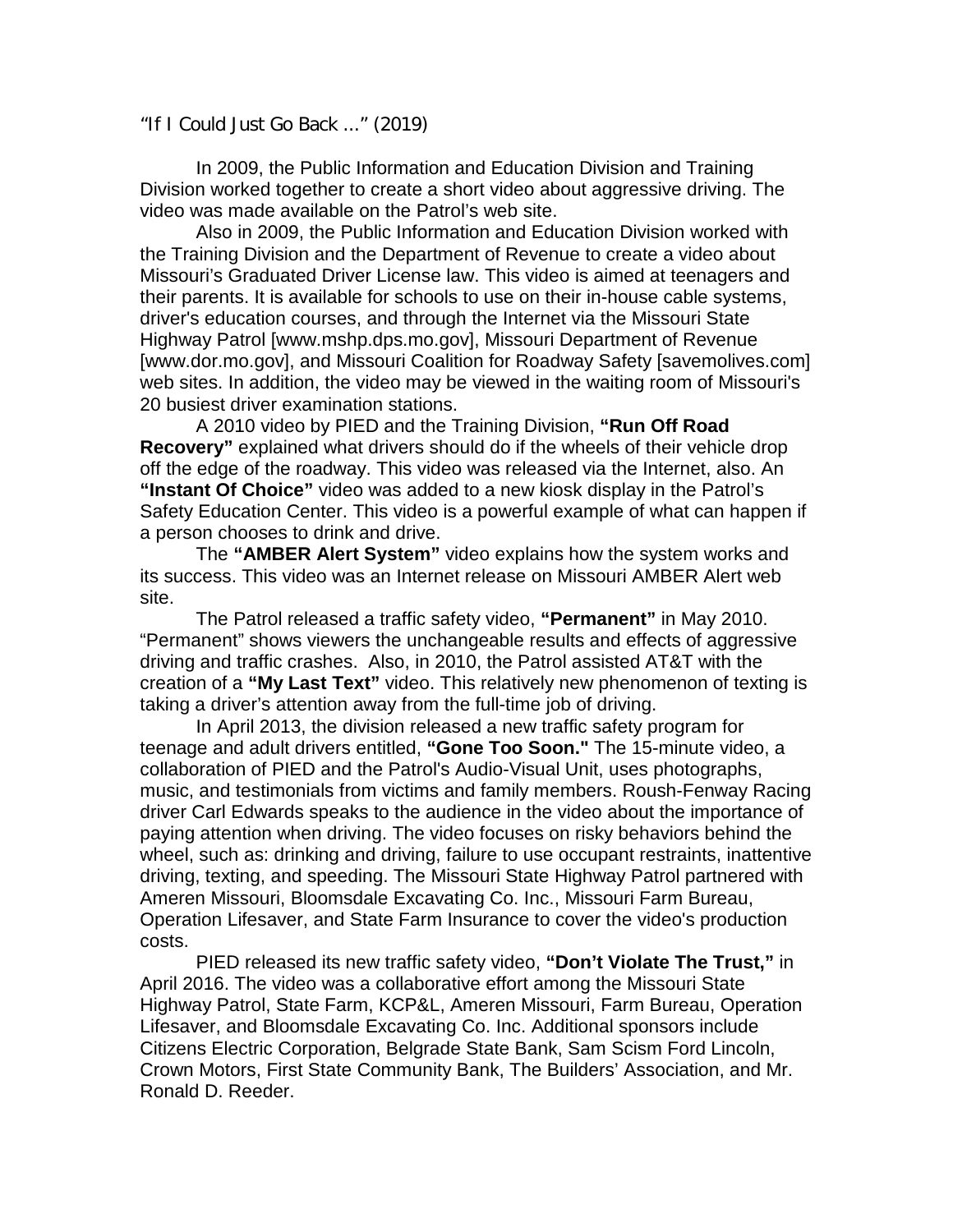PIED released a new traffic safety video, **"If I Could Just Go Back ..."** in October 2019. The video was a collaborative effort among the Missouri State Highway Patrol, State Farm, Evergy, Farm Bureau, Operation Lifesaver, and Bloomsdale Excavating Co. Inc. Additional sponsors include the family and friends of the late Mr. Dave Mudd, Missouri Electric Cooperatives, and The Builders' Association.

#### **Publications**

Since its creation, the division has been tasked with brochures on a variety of subjects. Topics range from bicycle safety, personal safety, driving safety, and crime prevention to recruiting and Patrol services. These brochures are available to the public free-of-charge. In 1978, booklets of safety games and puzzles were created for the first time. Updated over the years, these types of publications are popular with children. Coloring books have also been created. Revising and updating Patrol brochures is a yearly project for PIED, and occurs for each brochure when legislative changes or time calls for it. In 2010, brochures/publications covered 166 topics.

The Public Information and Education Division is also responsible for coordinating the publication of an annual report each year. Divisions and troops submit information pertinent to their areas. PIED employees assemble it into one report and are responsible for its distribution.

An official publication entitled Patrol News was prepared and sent to each employee of the Patrol beginning in July 1966. This monthly magazine kept personnel informed as to what happens in the department. In 2004, due to rising costs, the Patrol News became a bi-monthly publication. A special section of the Patrol News was created for the July/August 2006 issue. The insert was 12 pages in length, included its own front cover, and contained only stories related to law enforcement memorial events in Missouri and Washington, D.C. This insert was found in the middle of the issue and designed so it could be printed as its own publication if needed. Beginning in 2007, issues were posted to the Internet and readers were given the option of reading the *Patrol News* online in full color.

The Patrol has celebrated many years of service and protection. At the direction of the superintendent, a division has been tasked with creating a yearbook to mark special anniversaries of the Patrol. Yearbooks have been created in 1963, 1971, 1981, 1987, 1991, 1996, 2001, 2006, 2011, 2016, and 2021. Since 1981, PIED has been charged with creating and distributing the yearbooks. The Patrol's 75th anniversary provided a variety of additional projects for PIED. In 2006, in addition to a yearbook, the division was responsible for updating and printing the Patrol's history, and creating a book containing interviews with retirees entitled To Serve and Protect. Also, for the first time, the Patrol's history included a section entitled, "Roll Call" with tributes to the 27 officers killed in the line of duty since the Patrol's creation. In 2016, along with the yearbook and updated history book, the division updated and released the "Roll Call" book, which included tributes to 31 officers killed in the line of duty.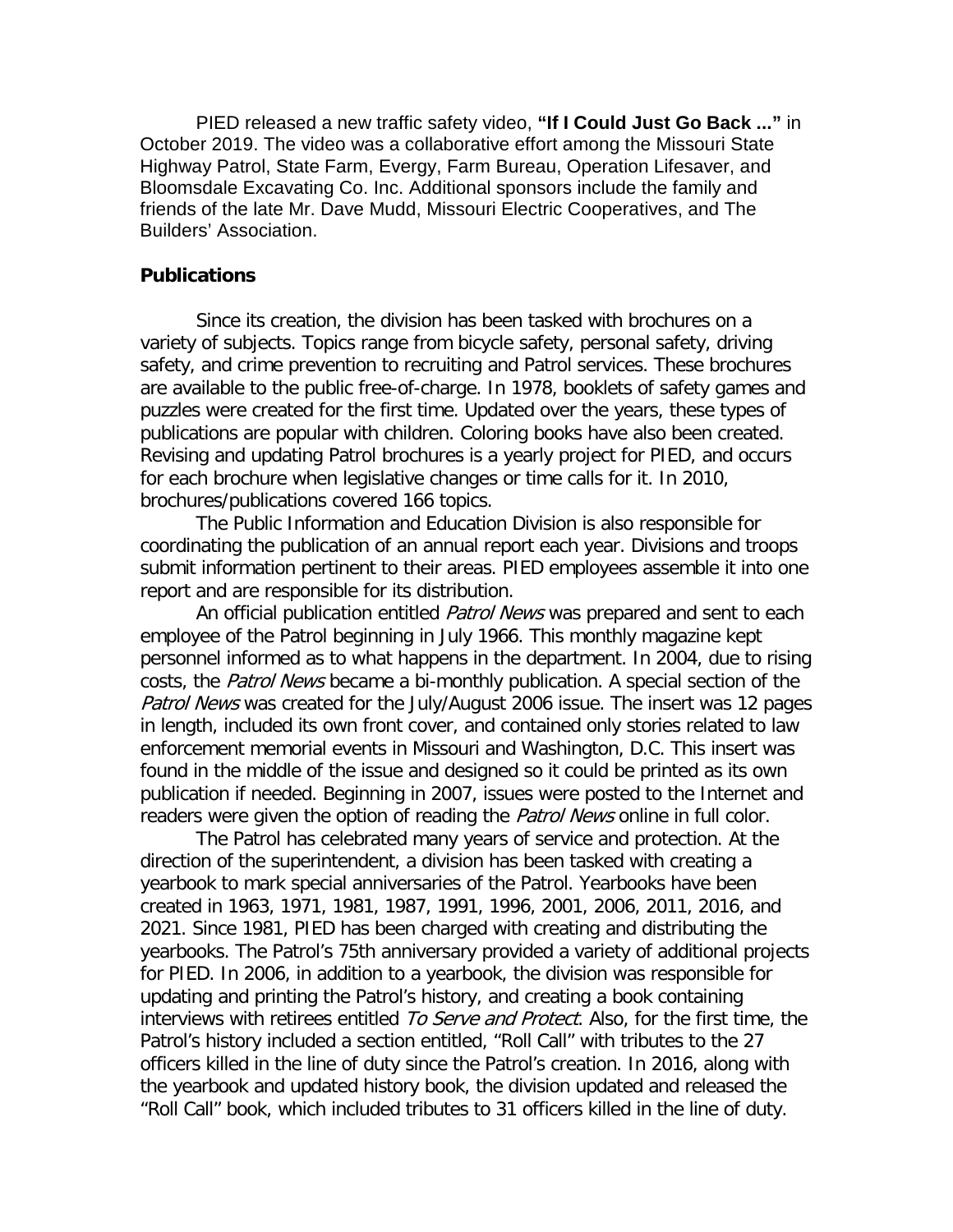Agency growth and longevity led to the history being published separately from the anniversary book beginning in 2001. That same year, the Patrol's history changed from "A Brief Historical Review" to "A Journey Through Patrol History." For the 90th anniversary, the history book was refreshed and heavily edited, with many new stories and photos inserted.

In 1995, the AAMVA Public Affairs and Consumer Education Competition Region III recognized the division. PIED was named a winner in the electronic communication category for its "Executive Summary." This electronic report included news briefs on the various divisions at General Headquarters. (The Executive Summary was discontinued in 2000.)

In 1998, PIED employees designed a "punch-out patrol car" and K-9 trading cards. These giveaway items are given to children visiting the Safety Education Center and those attending programs presented by PIOs.

With each traffic safety video, the graphic artist has designed logos for use with printed materials and giveaway items. For example: pens and magnetic photo frames ("How To Save A Life"); mechanical pencils, pens, and air fresheners ("Permanent"); T-shirts and color changing cups ("Gone Too Soon"); and stress baseballs/footballs and tumblers ("Don't Violate The Trust").

New brochures included "The Opioid Epidemic & Missouri" and "Substance Use Disorders" in 2018. Seventeen brochures were reviewed and updated during 2020. The division produced a new brochure titled, "Human Trafficking: It's Real & It's Happening In Missouri."

#### **Displays and Museums**

Displays are one way the Patrol has educated the public on a variety of issues. As early as the Missouri State Fair in 1956, the Patrol had a "talking car" exhibit. This was the forerunner of "Otto--The Talking Car." It consisted of a face placed in front of a 1956 Ford patrol car. A spinning wheel with traffic safety questions was used in conjunction with the talking vehicle. The car would answer the questions on the wheel. This vehicle had long lips, large eyes and eyebrows, and wore a large, black hat. The eyes moved horizontally and the upper lip moved up and down. This display lasted four years, until deterioration of the hat material forced an end to its career.

At the 1961 State Fair, safety officers used the SAF-T-VAC exhibit to talk to the public about safety. In 1966, the Patrol purchased an 18-foot commercially built exhibit trailer to take to fairs and events. This trailer acquainted people with the Patrol and served to attract qualified individuals to seek employment. This trailer was followed by a custom made 10-foot, selfcontained exhibit, which could be used at smaller functions involving less space.

A custom-built 10 by 50-foot mobile education exhibit became part of the Patrol's display facilities in 1967. The exhibit was taken to many fairs and special events throughout the state. The exhibit informed the public about the services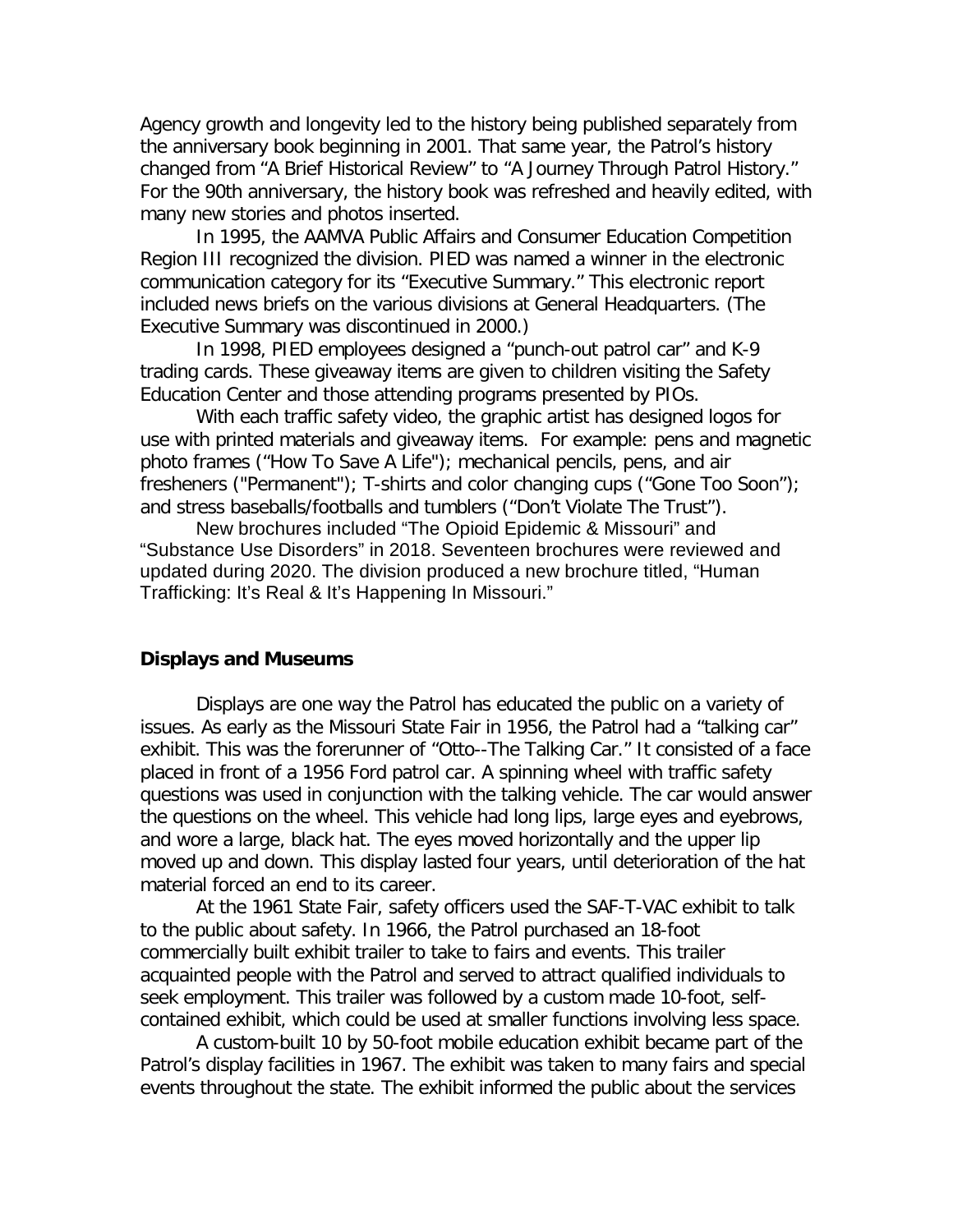performed by the Patrol and various safety topics. Hundreds of thousands of people visited the exhibit that year.

A new exhibit, "Otto―The Talking Car" was introduced at the State Fair in 1969. Otto's face was oval and he wore a campaign style hat. His eyes close/open, his door opens, his horn honks, his wheels turn, and his lower lip moves as he speaks. Thousands of people talk to Otto about at the fair safety each year. In 1982, Otto was placed in the Patrol's Safety Education Center, where he is on display throughout the year. However, he still travels to Sedalia, for the Missouri State Fair.

A new Patrol display trailer became operational in 1974. This trailer was made available to troops for fairs and other group events. Topics on display included recruit training, trooper activities, and some historical information.

The Missouri State Highway Patrol Museum opened in 1973. This first Safety Education Center was located in two rooms in the south wing of the Waggoner Building at General Headquarters. Displays about transportation, history of law enforcement and the Patrol, and safety topics were part of this museum. Twelve additional exhibits were added to the center in 1974. It was closed in December 1980.

In 1982, the current Safety Education Center opened its doors. Located in the basement of the Waggoner Building, this center includes retired patrol vehicles, information on various divisions and the Patrol's history, and interactive displays on a variety of safety topics. A display of the agency's fallen heroes adorns one wall. Groups scheduling a tour are also invited to watch an age appropriate safety video. Over 13,000 visitors come to the center each year.

In 1985, the Missouri Division of Highway Safety presented a batterypowered robot to the Patrol. The troop safety officers use this robot throughout the state. The robot wears a campaign hat.

Rollover simulators designed and built by employees in the Patrol's Motor Equipment Division were assigned to public information and education officers beginning in 1993. These were assigned to every PIEO by the late 1990s. The current rollover is a pickup truck cab on a trailer. Dummies in the cab help show the importance of using seat belts. When the officer turns on the rollover, the cab spins, simulating a rollover in a vehicle. Without seat belts, the dummies fly out of the cab; with seat belts, they remain secure within. This display remains popular.

The Mobile Safety Education Center debuted at the Missouri State Fair in August 1998. This education trailer was the result of private donations from several companies. The center, a 40-foot sport trailer, was handicap accessible and reminds people of the importance of safety--bicycling, walking, driving, railroad, seat belt, etc.--through a variety of displays. This trailer was used at events throughout the state until its retirement in 2005.

In 1999, the 1959 Dodge patrol car was taken out of the Safety Education Center, repaired, and sent out on the road. A popular attraction at the Missouri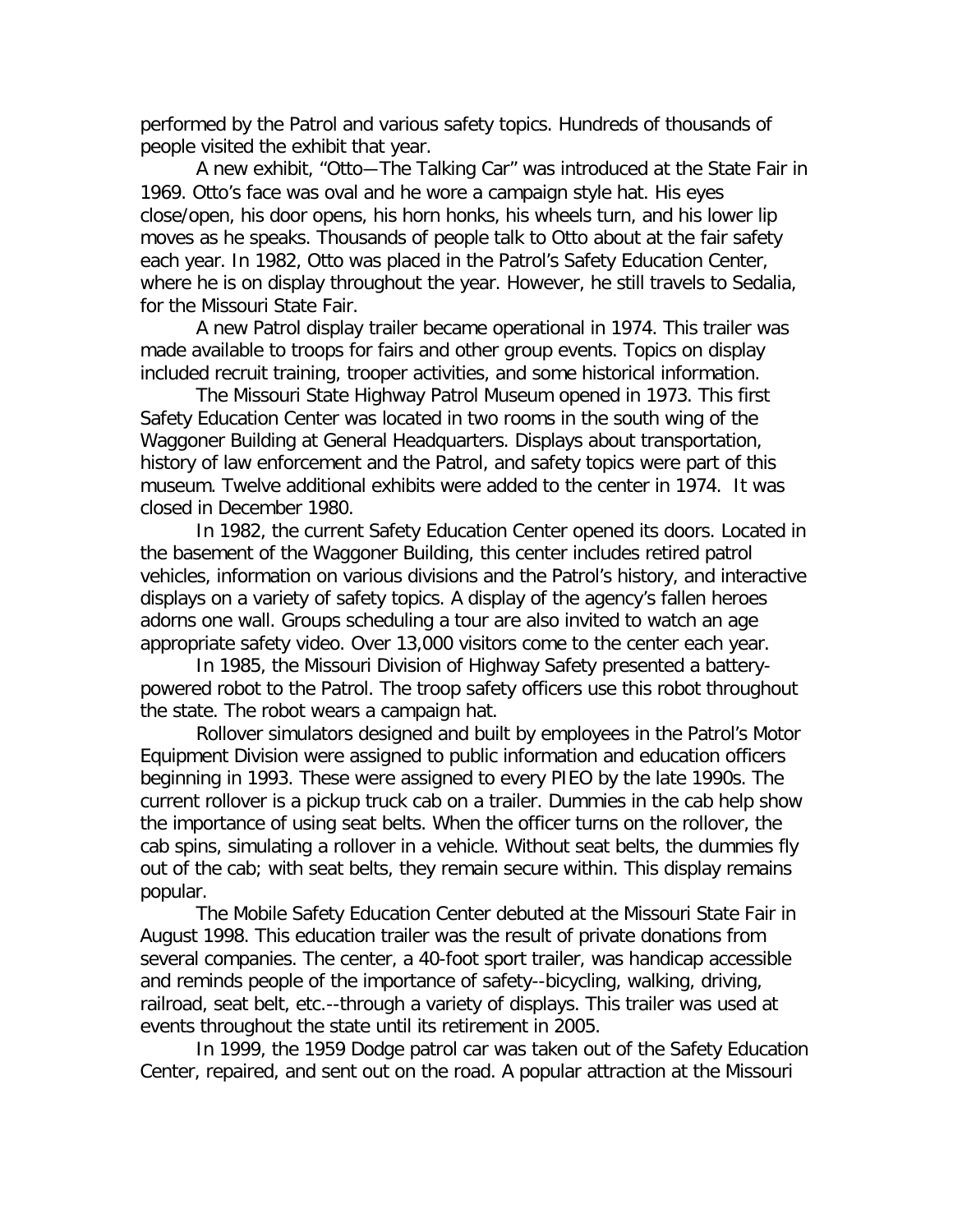State Fair, this patrol car can be seen in parades throughout the state. It remains a good public relations tool.

PIED helped coordinate the acquisition of nine "convincers" for the Patrol. The "convincer" simulates a five-mile-per-hour crash, showing the occupant how seat belts can help protect people. The Coalition for Roadway Safety, working in conjunction with the Missouri Safety Center at Central Missouri State University, purchased the "convincers". The "convincer" is manufactured by AMI at Kansas State University. By August 2006, public information and education officers at all nine troops had a "convincer" in their possession. In 2007, three additional seat belt convincers were acquired, also through Blueprint funding, bringing the total to 12. Every troop has one; Troops A, C, and D have two.

PIED acquired two additional SIDNE vehicles in 2007 through Missouri Coalition For Roadway Safety (Blueprint) funding. The SIDNEs were assigned to Troops D and F. These Simulated Impaired DriviNg Experience go-carts are battery-powered and can switch from normal to impaired mode. (Troops A and C received SIDNE vehicles previously.)

At the end of 2007, the Patrol began assigning four-wheel drive Chevrolet pickup trucks to the 12 PIEOs. The trucks perform the practical purpose of towing exhibits and hauling equipment, but also serve as an example of the importance of wearing seat belts in pickup trucks as well as passenger cars.

A racecar hood was suspended from the ceiling of the Safety Education Center in 2010. The hood sports an anti-texting while driving logo. The vehicle it belonged to was driven by Racecar Driver Colin Braun. It was donated to the SEC after a race in St. Louis.

To mark the merging of the Missouri State Water Patrol into the Missouri State Highway Patrol, a boat was added to the Safety Education Center in 2011.

The SEC's history wall was refurbished with new carpet in 2012. A project to redo all the copy and photos occurred in 2012-2013. Related items were grouped and a new printer made the display sharper. A bomb suit was added to the uniform display in 2012.

The Patrol's Safety Education Center was re-named the Colonel Alvin R. Lubker Memorial Safety & Education Center. This change was effective December 22, 2012. Throughout his career, Col. Alvin R. Lubker promoted his belief that education and enforcement were a vital part of highway safety. Col. Lubker and his wife, Marva, donated several items—including a 1931 Ford Roadster known as "Otto—the Talking Car"—to the Safety Education Center, which opened in 1982. (Col. Al Lubker died November 13, 2012, in Scottsdale, AZ.)

New displays were added to the Alvin R. Lubker Memorial Safety & Education Center in 2015. A distracted driving simulator combines texting and driving to show how dangerous it is. A grant from the Missouri Blueprint for Safer Roads Coalition made this display possible. Milo Range places visitors ages 18 and older into a trooper's shoes. This interactive display provides realistic situations requiring the visitor to make a judgment call. The Ford Mustang patrol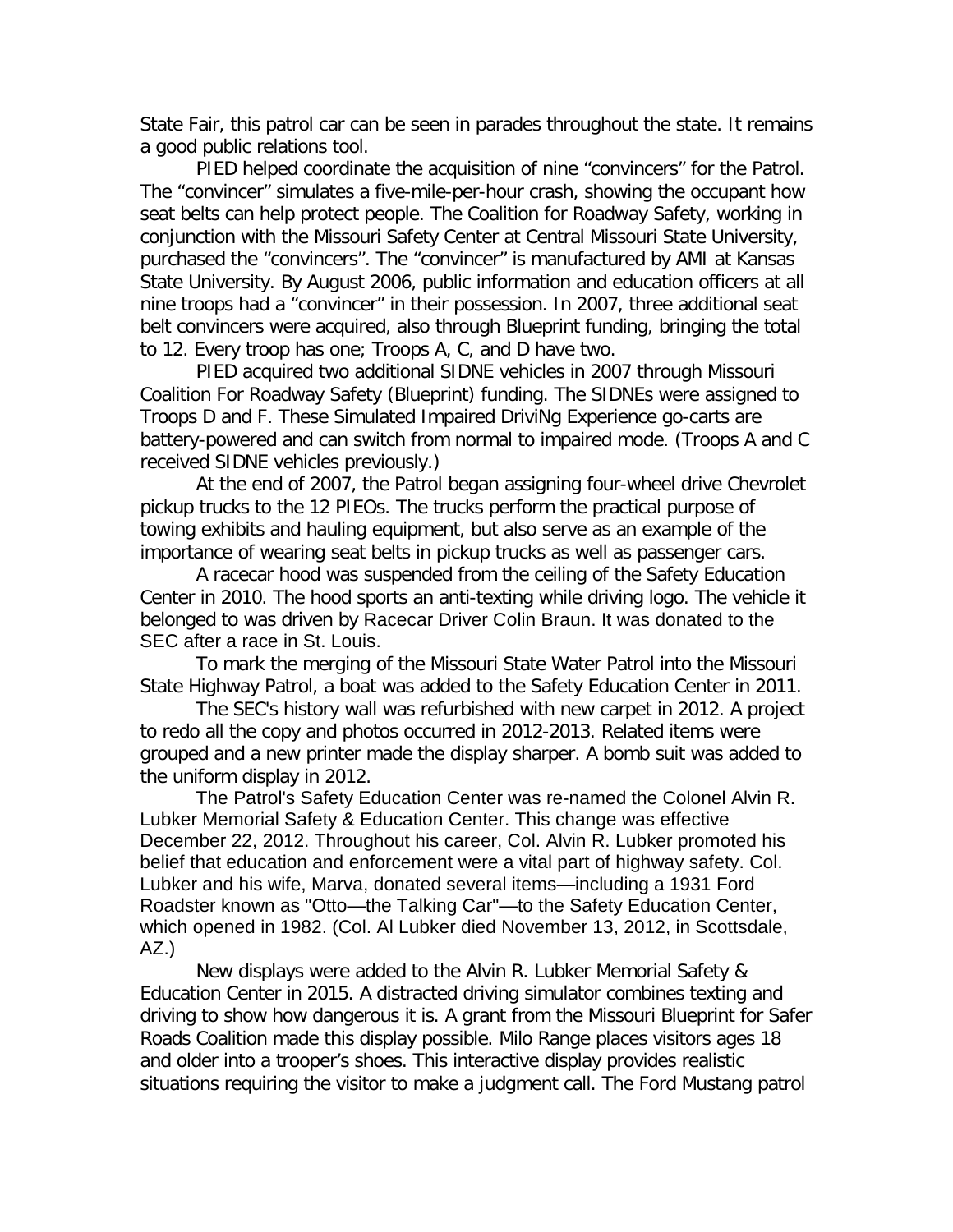vehicle was removed from the Safety & Education Center and is being restored, so it can be displayed at car shows.

In 2016, new displays in the Alvin R. Lubker Memorial Safety & Education Center included: The Criminal Justice Information Services Division updated its AFIS display and the boat replaced by a dock and personal water craft display. The impaired driving/seat belt display was added to the center. A Don't Text and Drive simulator helps show drivers the dangers of using a cell phone when driving.

In 2017, special driver's seats were added to this display. The Crime Laboratory Division updated it's display in 2017.

In 2018, A new display illustrating the different weapons carried by members of the Patrol was added after the agency acquired the 1931 Smith & Wesson .38-caliber revolver. Mr. & Mrs. Stan Czeck of Pennsylvania donated this piece of history to the center. The revolver has Mo.S.H.P. 4 on the backstrap of the grip, and was carried by Capt. A.D. Sheppard, a member of the Patrol's First Recruit Class.

Wood cut-out patrol vehicles provided youngsters with a photo opportunity at the 2018 Missouri State Fair. One of the vehicles, a patrol car, is currently on display in the Safety & Education Center.

In 2019, division members updated the Training Division, Gaming Division, Aircraft Division, Division of Drug & Crime Control, motor equipment, and impaired driving displays. Two small tables were added to the Safety & Education Center near the curator's desk. The tables have plexiglass engravings of the Patrol patch, a trooper's campaign hat, and Otto-The Talking Car. By placing a piece of paper over one of the images and using a crayon, children can rub the image onto the paper to take with them as a memento of their visit.

Due to the coronavirus pandemic, the center was closed to the public for much of 2020. Division members created a display to tell the story of the Patrol's handling of the 1954 prison riot in Jefferson City. Another new display highlighted career opportunities within the agency. Six directional speakers were installed to help contain the sound of multiple video displays. A bicycle previously used to patrol the Missouri State Fair was added to the museum. The various mannequins displayed in a glass case were taken out and placed throughout the museum. In December, the museum was updated with new carpet, ceiling tiles, and paint.

Updates to the museum continued in 2021. Floor displays were rearranged, metal railings replaced the old, much wider barriers around the vehicles, and K-9 Rommel received a smaller display case. The 1959 Dodge returned to the museum after many years in parades and on display at events. The Patrol Bomb Squad loaned its Vanguard Mark I robot to the division for display. A new tabletop display highlighted the Driver Examination Section of the Driver & Vehicle Safety Division. Also, the Communications Division updated its static historical display by adding an interactive radio and short videos about employees' duties.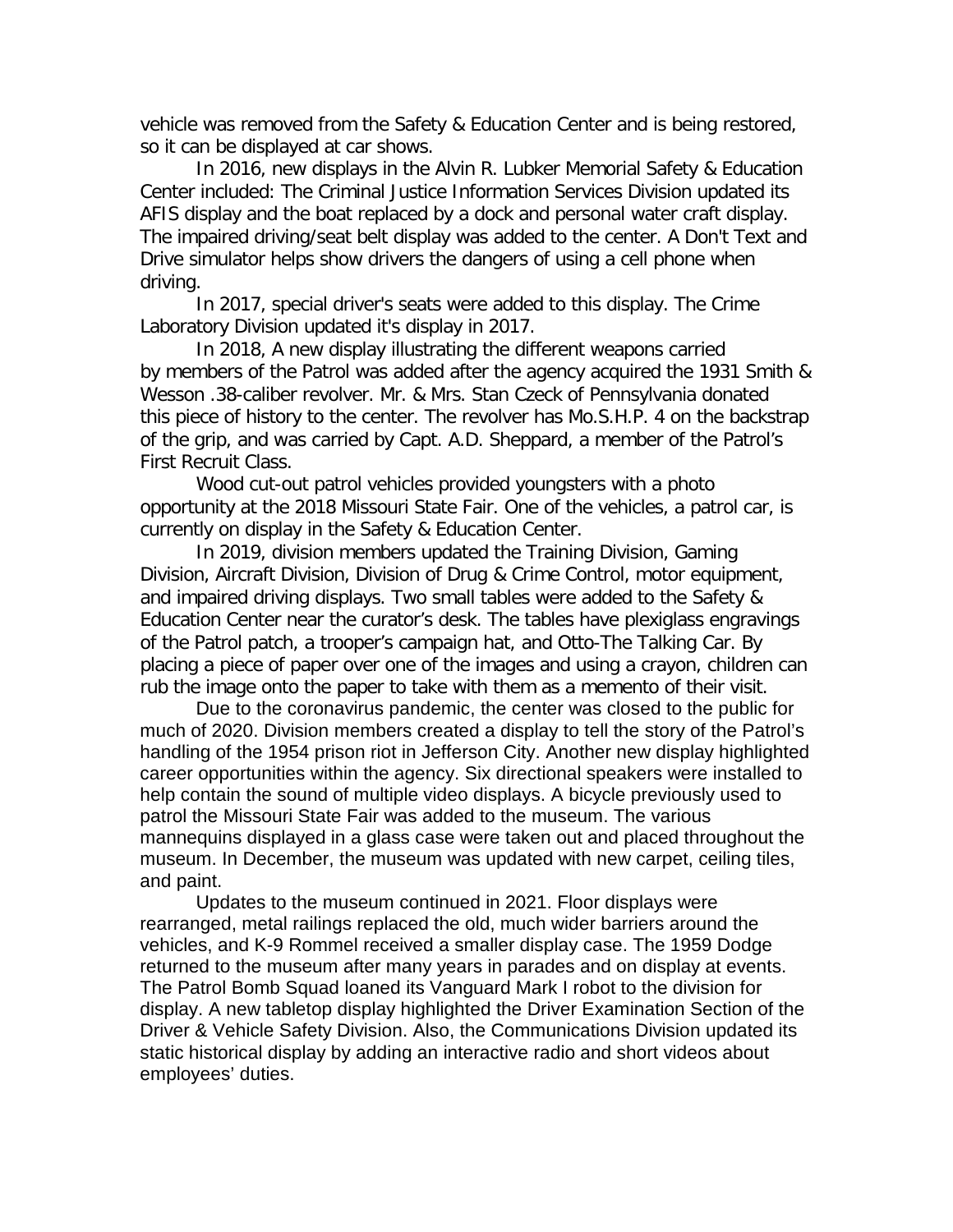#### **Awards**

The Public Information and Education Division is responsible for coordinating the Patrol's Annual Awards Ceremony, which began in 1991. Certificates, plaques, and medals are created each year for award recipients. In 1993, the Patrol's awards ceremony was joined with The MASTERS annual meeting, allowing members of The MASTERS to share in congratulating those employees and retirees recognized. Types of awards presented included Citation of Valor, Meritorious Service Award, Lifesaving Award, Memorial Award, Officer of the Year Award (added in 1998), Civilian of the Year Award (added in 2002), and the Purple Heart Award (first presented in 2006). 2008 was the 75th anniversary of the death of Sgt. Ben Booth. To recognize his sacrifice, the Patrol's Officer of the Year Award was renamed the Benjamin Oliver Booth Officer of the Year Award. In 2013, the Career Milestone award was created to recognize troopers who made over 1,000 driving while intoxicated arrests in their career. In 2017, the Civilian of the Year Award became the Matilda "Tillie" Sonnen Civilian of the Year award to honor the Patrol's first civilian employee, who served 40 years.

Due to the coronavirus pandemic, the Patrol and The MASTERS did not host an annual award ceremony/banquet. The awards for both 2019 and 2020 were presented April 10, 2021, at a Facebook live event where only recipients, a handful of employees and command staff, and The MASTERS Board of Directors were present.

The division also fills requests for promotion certificates, work recognition awards, certificates of appreciation, and Honorary Trooper awards.

Colonel Sandra K. Karsten and the Patrol's Command Staff welcomed the agency's Top 10 Enforcers to General Headquarters on April 3, 2018. These employees attended a luncheon and accepted congratulations for their outstanding work in 2017. The Top 10 Enforcers included the top 10 troopers statewide in DWI arrests, felony arrests, controlled substance arrests, and the top trooper statewide in BWI arrests. This is the first such recognition luncheon held. PIED personnel created the certificates and organized the event.

#### **Programs**

Since the creation of a public information and education division, the director of the section coordinated national programs at the state level and acted as a liaison between the Patrol and Missouri Safety Council, other state agencies, and civic groups. Officers have assisted with Missouri Boys State, Missouri Girls State, Operation Lifesaver (Trooper on the Train), Trooper On A School Bus, Share-A-Bear (in cooperation with Shoney's Incorporated), D.A.R.E. (Drug Abuse Resistance Education) from 1989-1992, when the program transferred to the Training Division, etc.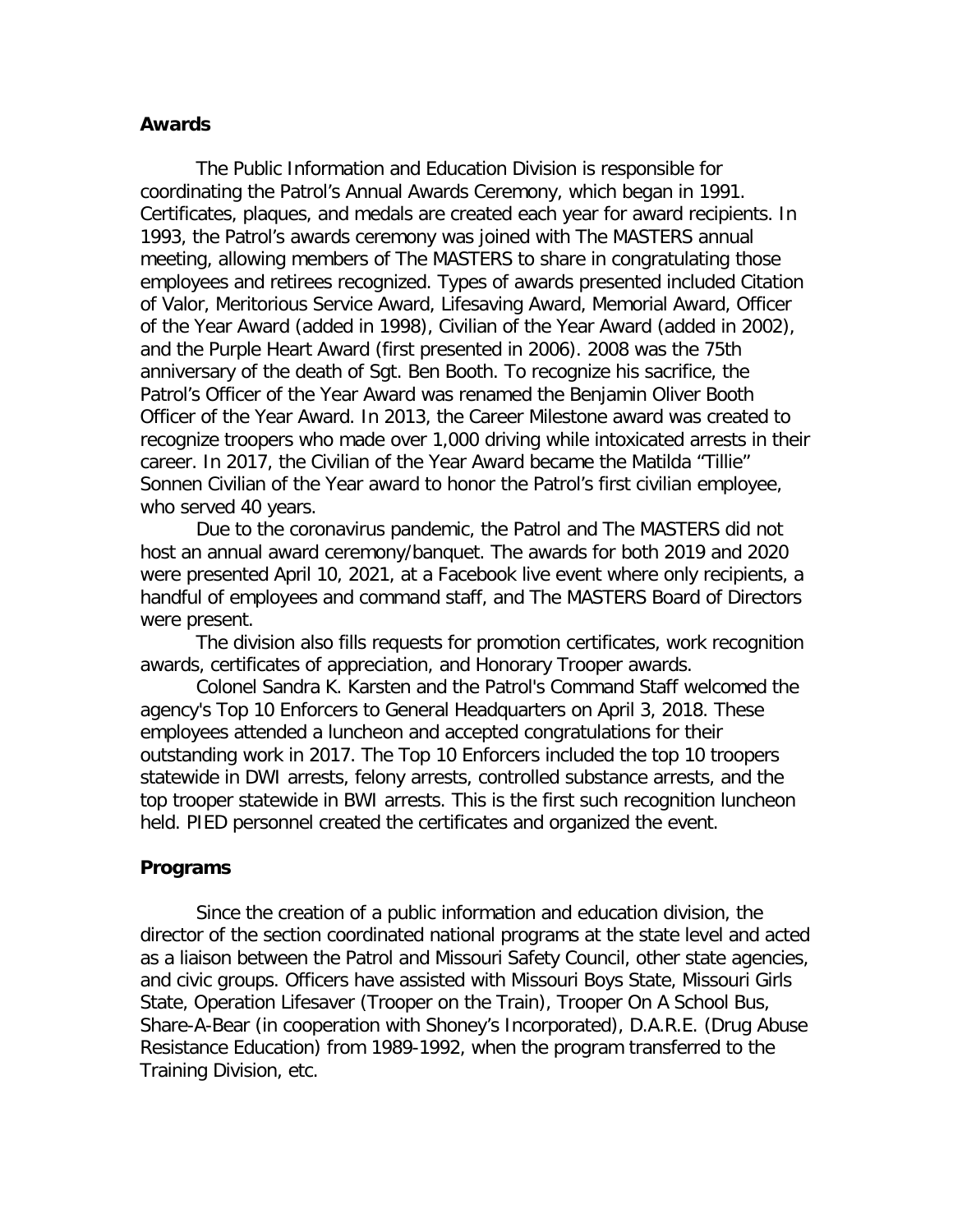The division disseminated information concerning the S.T.E.P. (Statewide Traffic Enforcement Program) and Operation C.A.R.E (Combined Accident Reduction Effort) awareness programs beginning in 1981. Since that time, the Patrol has been actively involved in both. Members of the Patrol have served Operation C.A.R.E. by accepting positions on the executive board. Missouri hosted the national Operation C.A.R.E. conference in Branson, MO, in 1997. (In 2017, Operation C.A.R.E. administrators updated their organization's name to Operation Crash Awareness and Reduction Effort. The Patrol remains an active partner in this program.)

In the fall 1993, the Missouri State Highway Patrol began a program of town hall meetings to be held in each of the troops over the next year. Troop A began the program with a town hall meeting in each county within the troop over the summer. Officers were on hand to field questions from the public; explain special equipment or units, such as the canine unit or the SERT teams; and show a slide presentation outlining the Patrol's history, services, and capabilities. These "meetings" were open and free to the public. Local officers assisted safety officers in answering questions after a slide presentation. Town hall meetings were held throughout the state. Town hall meetings were held for a few years before being discontinued.

From 1996 through 1998, the Patrol sponsored a Boy Scout Crime Prevention Program each year. Participating units looked at their community and designed crime prevention programs. These programs were submitted to a committee charged with selecting the winning programs. Winners traveled to General Headquarters with Patrol members from their area for a tour, demonstrations, to present their program, and for a banquet.

In 1997, the Patrol joined the Division of Highway Safety in the National Buckle Up America campaign. This program stressed the importance of wearing a safety belt. The division coordinated a media event at Troop H, St. Joseph, to promote this program.

Public information and education officers have visited schools and civic groups throughout the Patrol's history. Programs address personal safety, traffic safety, Patrol history, state laws, and the dangers of illegal drugs. A new program addressing "church security" and was made available in 2010.

In 1999, Troop D presented a "Community Alliance Program" to the public. This new public relations program was like a citizens' academy. The mission of this program was to familiarize participants with Patrol operations and procedures through recruit-style, classroom training, practical exercises, and personal interaction with members and employees of the Patrol. The Community Alliance Program proved to be a tremendous success, so all troops began offering these programs. Community Alliance Programs are either two Saturdays or evening classes taking place weekly for five to six weeks. Beginning in 2000, Community Alliance Programs have been held in every troop biennially. In 2007, a Student Alliance Program took place in Troop A and Troop F. This program is like the Community Alliance Program except that the participants are juniors and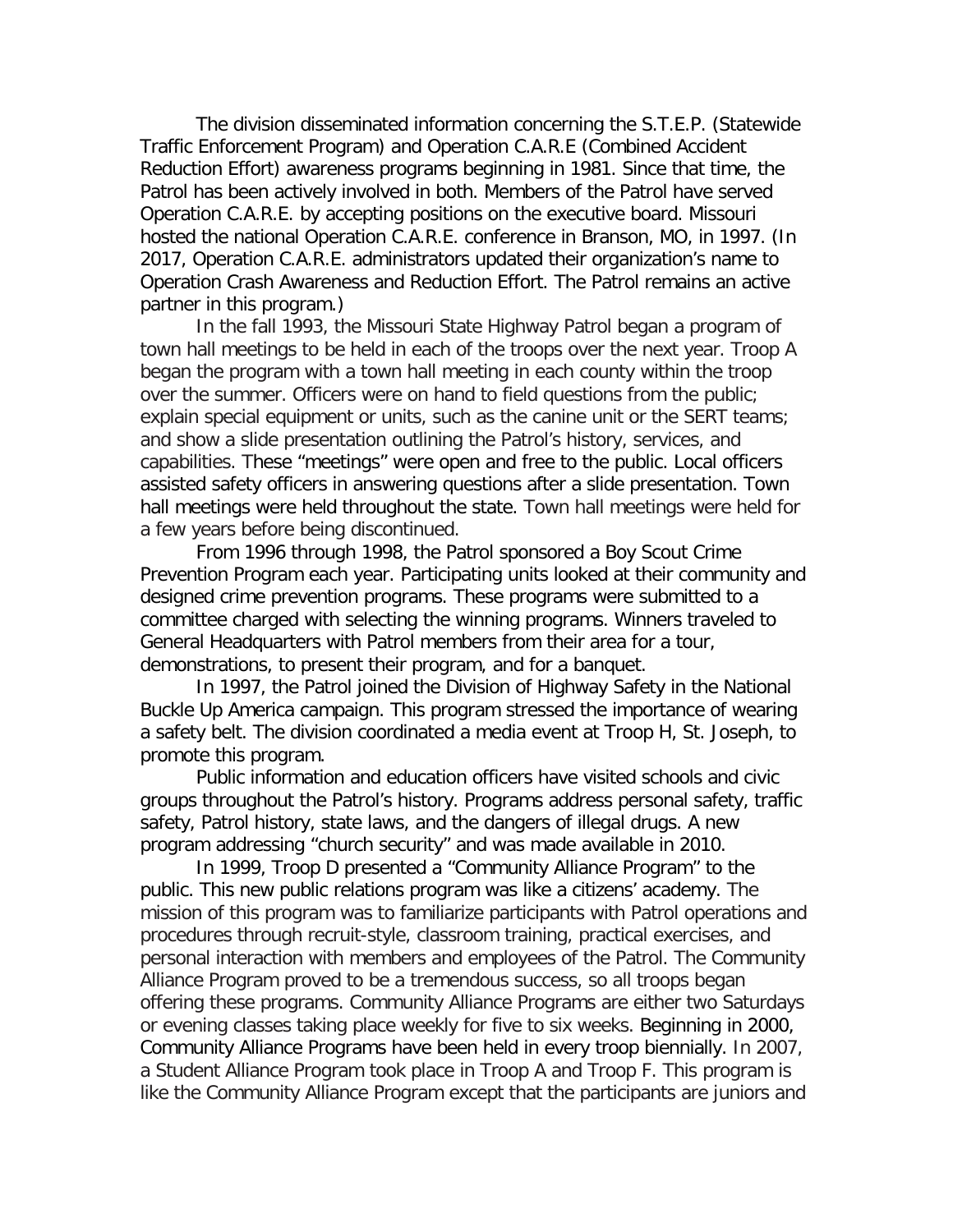seniors from area high schools. Troops alternate between the two alliance programs each year. A University Alliance Program takes place in several community colleges as part of their criminal justice curriculum.

Since its inception in 1985, the Patrol has supported the Law Enforcement Torch Run. Currently, the director of PIED coordinates volunteers to run in the Torch Run and the sale of Torch Run T-Shirts to help raise money for Missouri's Special Olympians. Divisions and troops select a representative to serve as sales coordinator for its area. The director also helps coordinate volunteers to attend the games and assist in presenting medals to athletes.

The division became heavily involved in the Constitution Project in 2014. This competition teaches high school students about the judicial process as they play the roles of crime scene investigators, journalists, or lawyers in staged scenes. The final competition took place at General Headquarters and the Missouri Supreme Court building in Jefferson City in October. (The Constitution Project originated in Texas County before becoming a statewide program in 2013.) This program continues to grow, and a college version occurred for the first time in the spring 2016. Finals for the competition are still held in Jefferson City.

PIED was again instrumental in setting up the state finals for the Constitution Project 2017. The crime scene was created on location at the old Missouri State Penitentiary. Members from several troops, DDCC, and PIED coordinated the event.

The Patrol conducted the crime scene and criminal justice scenario competition segments of SkillsUSA on April 6, 2018. This was the first time the agency has hosted this program, which fosters person, workplace, and technical skills grounded in academics. Employees assigned to the Division of Drug and Crime Control, Public Information and Education Division, Career Recruitment Division, Crime Laboratory Division, and Troops B, F, and I facilitated the program and served as judges. Eighteen teams from 11 schools took part in the crime scene investigation competition, where students investigated a crime scene, wrote their report, then took a written test. Nineteen students took part in the individual competitions that involved two different traffic stops, a minor traffic crash, a Terry stop, an emotionally disturbed person, and a missing person call.

In 2018, new programs included "Tragic State & The Way Forward" regarding Missouri's opioid crisis, "Human Trafficking," and "Missouri Active Shooter & Threat Mitigation."

The coronavirus pandemic of 2020 led to PIEOs discontinuing safety presentations and displays to groups in the spring. Social distancing and face masks were implemented in an effort to prevent the spread of the virus. PIED employees began teleworking in the spring for several weeks. Late in the year, division employees were once again directed to telework. By March 2021, PIED employees returned to the office; however, social distancing and face mask guidelines remained in place.

#### **Uniformed Safety Education Officer Workshop**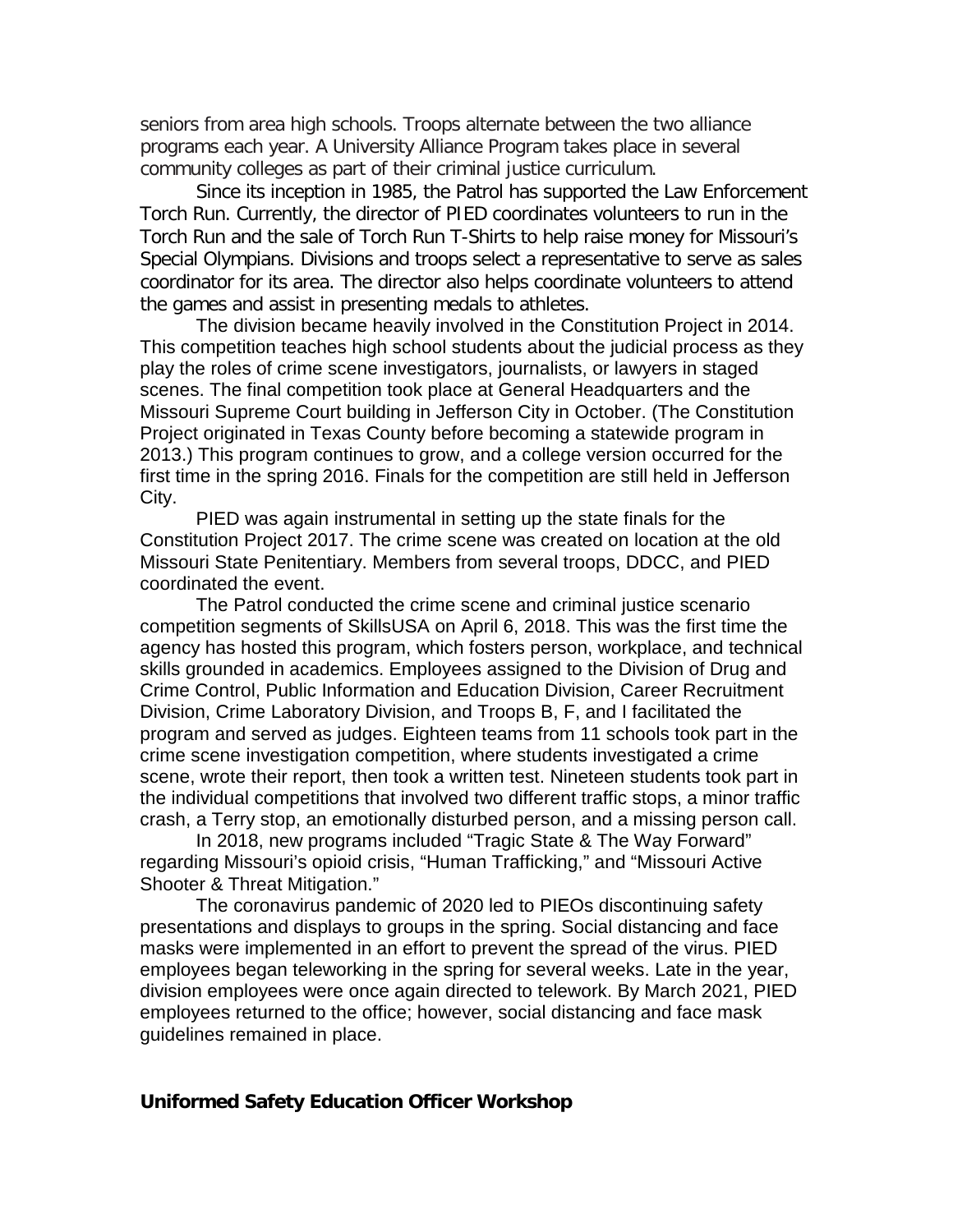Since the late 1960s, troopers from around the country have gathered for the Uniformed Safety Education Officer Workshop. This workshop is an opportunity to share safety presentations and ideas. Officers compete by presenting a safety program or public service announcement (television and radio) to the attendees. Each state has one vote to determine the winner. In addition to the competitions and networking, each host plans activities in the evening to highlight their geographical area.

Missouri (PIED) hosted the USEOW for the first time in 1971. At that time, the conference was held at the Patrol's Law Enforcement Academy, at General Headquarters, Jefferson City, MO.

In June 1988, Missouri hosted the 21st annual USEOW, held May 15-19, in Branson, MO. The Patrol welcomed 139 officers from 19 states and the province of Ontario.

In 1995, the Patrol's public information and education officers took second place at the USEOW held in San Antonio, Texas. (According to the Patrol News article at the time, the first-place state--Alabama--took the award by a narrow margin, and "We were robbed.")

Missouri hosted this conference again in 1998, when it was held in St. Louis. Seventeen state police/patrol agencies sent 76 officers. During the conference, retired Sergeant Ron Jones was voted into the USEOW Hall of Fame.

After Hurricane Katrina hit the Gulf states, Mississippi asked the Missouri/Kansas team to take over hosting the 2006 USEOW. In six months, the two organizations planned the conference, which took place in June at the Great Wolf Lodge in Kansas. One hundred fifty-two people from 18 states attended. The Patrol hosted USEOW again in 2010, at the Drury Inn in St. Louis. Attendees came from 12 states and numbered 116.

The division worked with public information and education officers in the NCAA's Southeastern Conference to create a public service announcement. Most of the filming took place during the annual Uniformed Safety Education Officers Workshop, which was held in Mississippi this year. State law enforcement agencies from Mississippi, Texas, Alabama, Kentucky, and Tennessee recorded their part of the announcement while attending the conference. Lt. John J. Hotz, Q/PIED, and Capt. J. Timothy Hull added their messages after returning to Missouri; Georgia submitted its part of the PSA after the conference. This PSA used the excitement of the move to the SEC to remind everyone that it's important to buckle up, watch their speed, pay attention, and to drive sober. The PSA, which begins with footage from a MIZZOU football game, was shown before home games at the 'ZOU. It was also provided to all SEC football programs. The PSAs can be accessed by clicking on the video library link on the Patrol's home page.

Officers from several states created joint public service announcements while attending the Uniformed Safety and Education Officers' Workshop in Kansas City, KS, in 2014. Troopers promoted the "Drive To Zero" traffic crashes campaign and the "Move Over" law in the PSAs.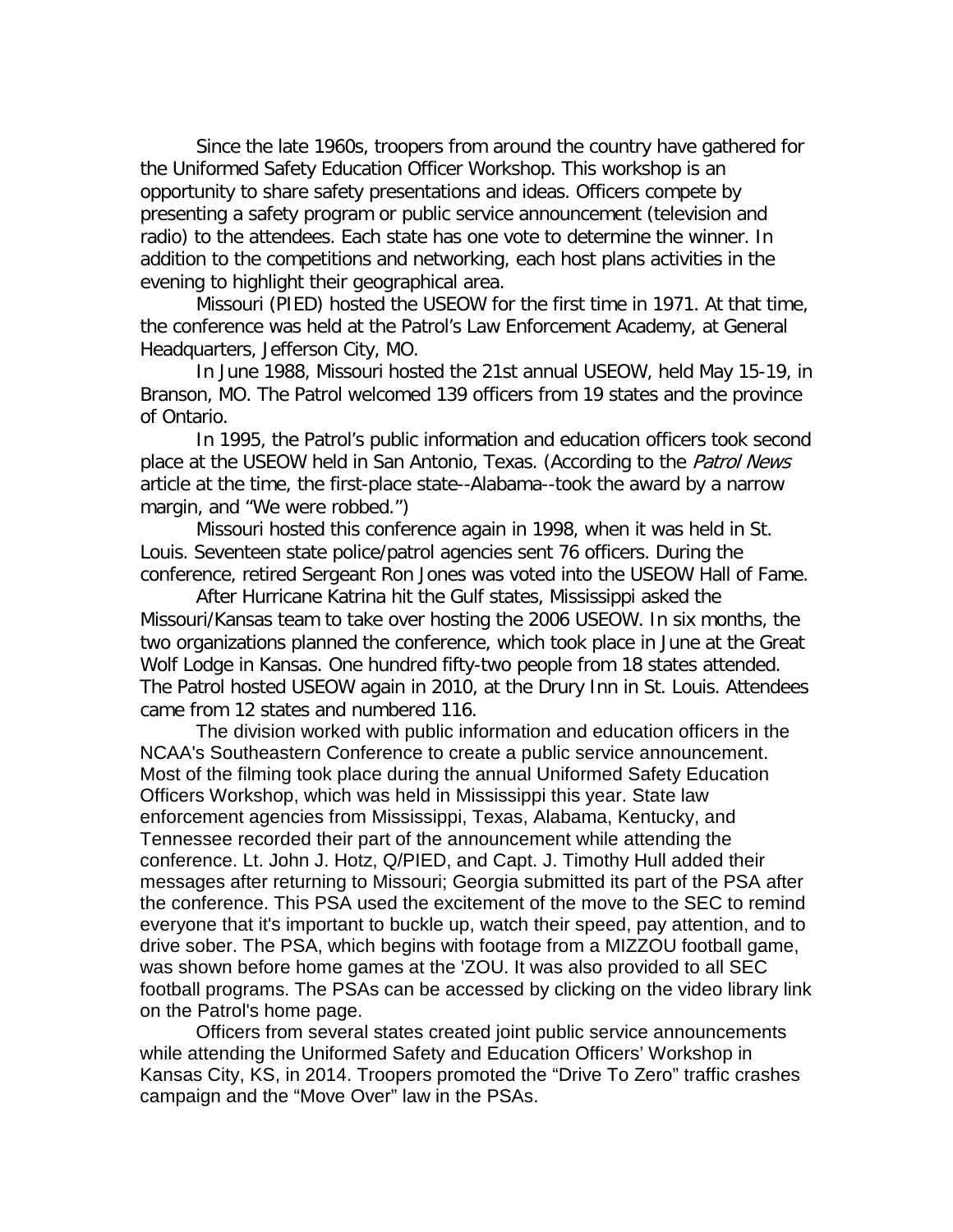Captain John J. Hotz, Q/PIED, and Sergeant Shawn M. Griggs, Q/DDCC, represented the Patrol at the 52nd Uniformed Safety Education Officers Workshop in June 2019. The Texas Department of Public Safety's Highway Patrol Division served as hosts for the conference. Sgt. Griggs presented a crime scene investigation class for children and earned first place in the public safety category. The Patrol took third place in the radio PSA competition for their PSA about what to do if someone encounters dynamite or other explosives on their personal property. The Patrol's MultiMedia Unit helped create the PSA.

## **Accountability Project**

The colonel directed his staff to develop and implement an accountability project to better communicate the Patrol's mission, values, responsibilities, and accomplishments to the public. Transparency and messaging became the project's focus. Various divisions became involved in the creation of symposiums held throughout the state, a Show-Me Integrity portal, a MSHP YouTube channel, and a new look for the Patrol's website. PIED worked mostly on the symposiums and implementation of the YouTube channel.

The Patrol commissioned a state-of-the-art video "This is your Missouri State Highway Patrol" to launch its YouTube channel. The Patrol's YouTube channel launched November 9.

Multiple divisions worked to create the symposiums, which went on the road in September and October. PIED set up six symposiums--one each in Kansas City, Jefferson City, St. Louis, Poplar Bluff, Springfield, and Chillicothe. Missouri legislators, minority community leaders, clergy members, and elected officials learned about Patrol policies regarding use of force situations, and took part in hands-on stop and approach and MILO firearms training system experiences. The Public Information and Education added information from the Training, Professional Standards, Drug and Crime Control divisions and the Field Operations Bureau to the joint presentation. This presentation explained Patrol policy and provided data driven facts on use of force situations, and how they are tracked and investigated. A seventh symposium hosted media representatives. (Note: COVID-19 guidelines were followed at each location.)

During the Use of Force sessions, participants learned about training, deescalation, profiling, complaints, various use of force options, and the difference between protests and civil disturbance. The interactive use of force experience with the MILO firearms training system showed how quickly something as routine as an enforcement contact can escalate. The stop and approach exercise with role-players showed participants why training is so important and how law enforcement officers must make split-second decisions. Each symposium concluded with a roundtable discussion between those attending and members of the Patrol's command staff.